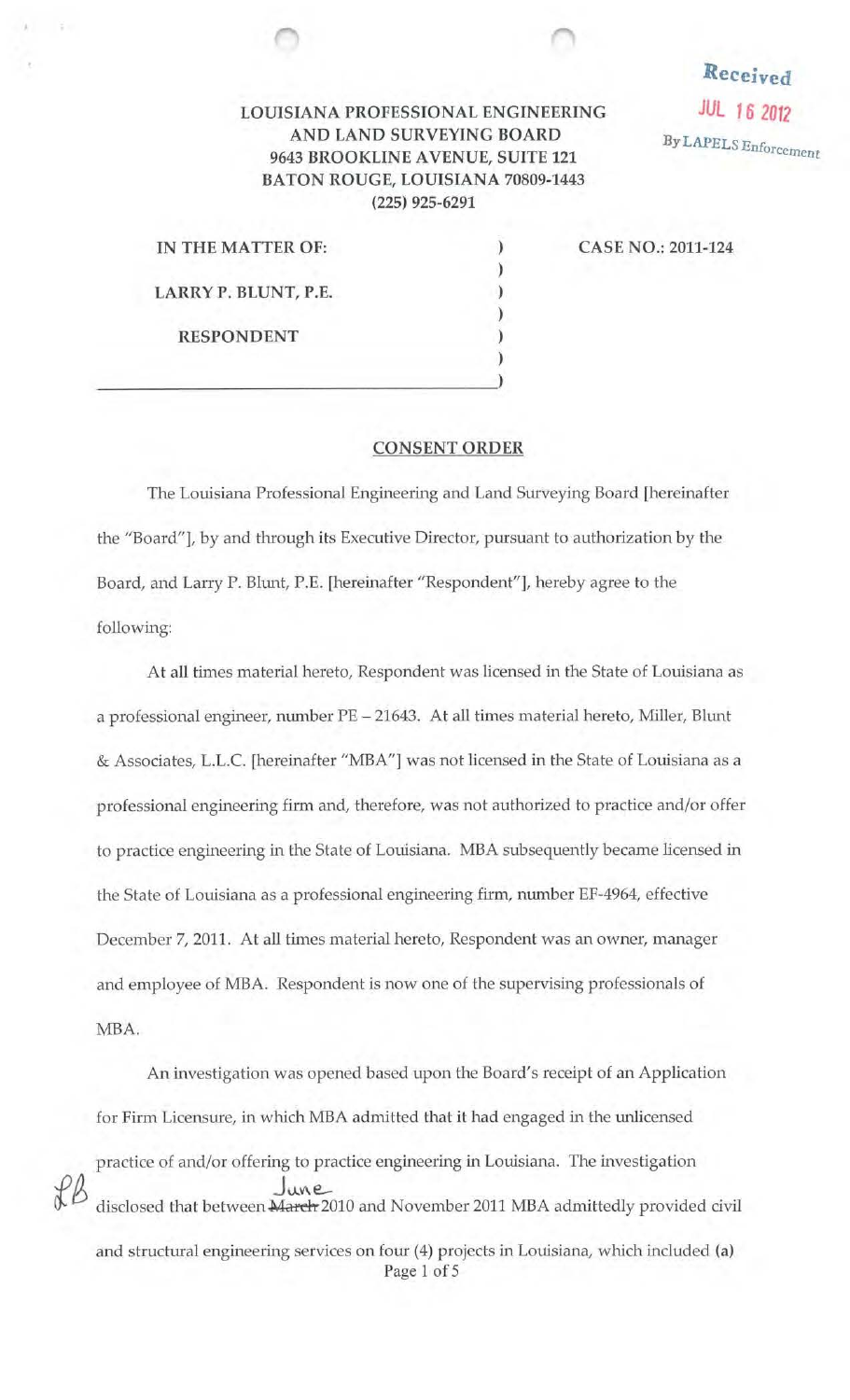an addition and alteration for the Shelby M. Jackson Campus of the Louisiana Technical College in Ferriday, Louisiana, **(b)** a parking addition for Louisiana Delta Community College in Monroe, Louisiana, (c) the TownePlace Suites in Monroe, Louisiana and **(d)** a monumental sign for Louisiana Delta Community College in Monroe, Louisiana. The investigation also disclosed that during this same period MBA maintained a website which **(i)** described MBA as "Engineering Consultants", (ii) described MBA's services as including "Civil Engineering" and "Structural Engineering", **(iii)** listed MBA's "personnel" as being "Larry P. Blunt, PE" and "Gerald A. Miller, PE" and (iv) stated that MBA's address was in Monroe, Louisiana.

La. R.S. 37:681 and 37:700(A)(1) and (7) prohibit the practicing of and/or offering to practice engineering and the use of the words "engineer", "engineering" or any modification or derivative thereof in a person's name or form of business or activity in Louisiana without proper licensure. La. R.S. 37:698(A)(12) prohibits licensees from aiding or assisting another person in violating the laws and/or rules of the Board. La. R.S. 37:698(H) permits the Board to take disciplinary action against persons who violate La. R.S. 37:698(A)(12), upon a finding of guilt following the preferral of charges, notice and hearing and a majority vote of its entire membership authorized to participate in the proceeding. La. R.S. 37:681, La. R.S. 37:698(A)(12) and (H), and La. R.S. 37:700(A)(1) and (7) were in effect at all times material hereto.

It is undisputed that (a) at all times material hereto MBA was not licensed to practice and/or offer to practice engineering in Louisiana, **(b)** between March 2010 and November 2011 MBA practiced and/or offered to practice engineering and used the words "engineer", "engineering" and modifications or derivatives thereof in conjunction with its name and business in Louisiana without proper licensure and (c) Respondent aided or assisted MBA in violating the laws and/or rules of the Board.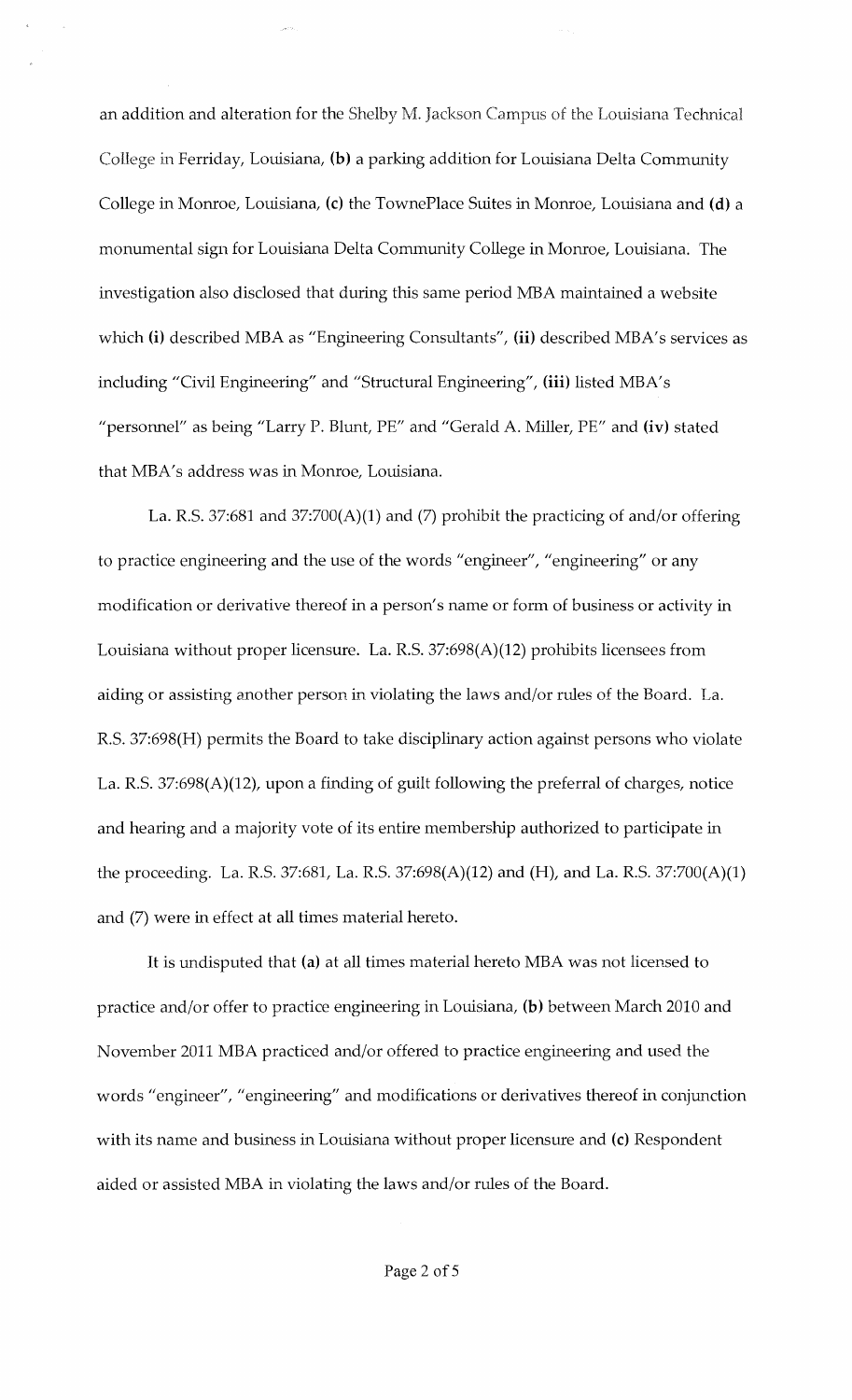By letter dated June 25, 2012, the Board gave notice to Respondent that it was considering the preferral of charges against Respondent on the grounds that he may have violated La. R.S. 37:698(A)(12), relative to the aiding or assisting of another person in violating the laws and/or rules of the Board.

Wishing to dispense with the need for further disciplinary action and to conclude the instant proceeding without further delay and expense, for the purpose of this proceeding only, Respondent and the Board do hereby enter into this Consent Order, in which Respondent of his own free will consents to the issuance of a Consent Order by the Board, wherein Respondent agrees to (a) pay a fine of five hundred (\$500.00) dollars; (b) pay administrative costs of one hundred eighty two and 74/100 (\$182.74) dollars; (c) successfully complete the Board's online Louisiana Laws and Rules Quiz; (d) successfully complete the Board's online Louisiana Professionalism and Ethics Quiz; and (e) the publication of this Consent Order on the Board's website and a summary of this matter in the Board's official journal, the Louisiana Engineer and Surveyor Journal, and the reporting of this matter to the National Council of Examiners for Engineering and Surveying (NCEES), identifying Respondent by name.

Respondent admits to violations of the referenced laws and/or rules regarding the aiding or assisting of another person in violating the laws and/or rules of the Board. Respondent acknowledges awareness of said laws and/or rules and states that he will comply with all applicable laws and rules henceforth. Respondent has been advised of his right to be represented by counsel before the Board and/or to appear at any hearing personally or by counsel and present witnesses and evidence in his own behalf, and he hereby waives this right and his right to appeal; and he states affirmatively that he has been afforded all administrative remedies due him under the law.

Therefore, in consideration of the foregoing and by signing this Consent Order, Respondent does hereby waive his right to a hearing before the Board, to the presenting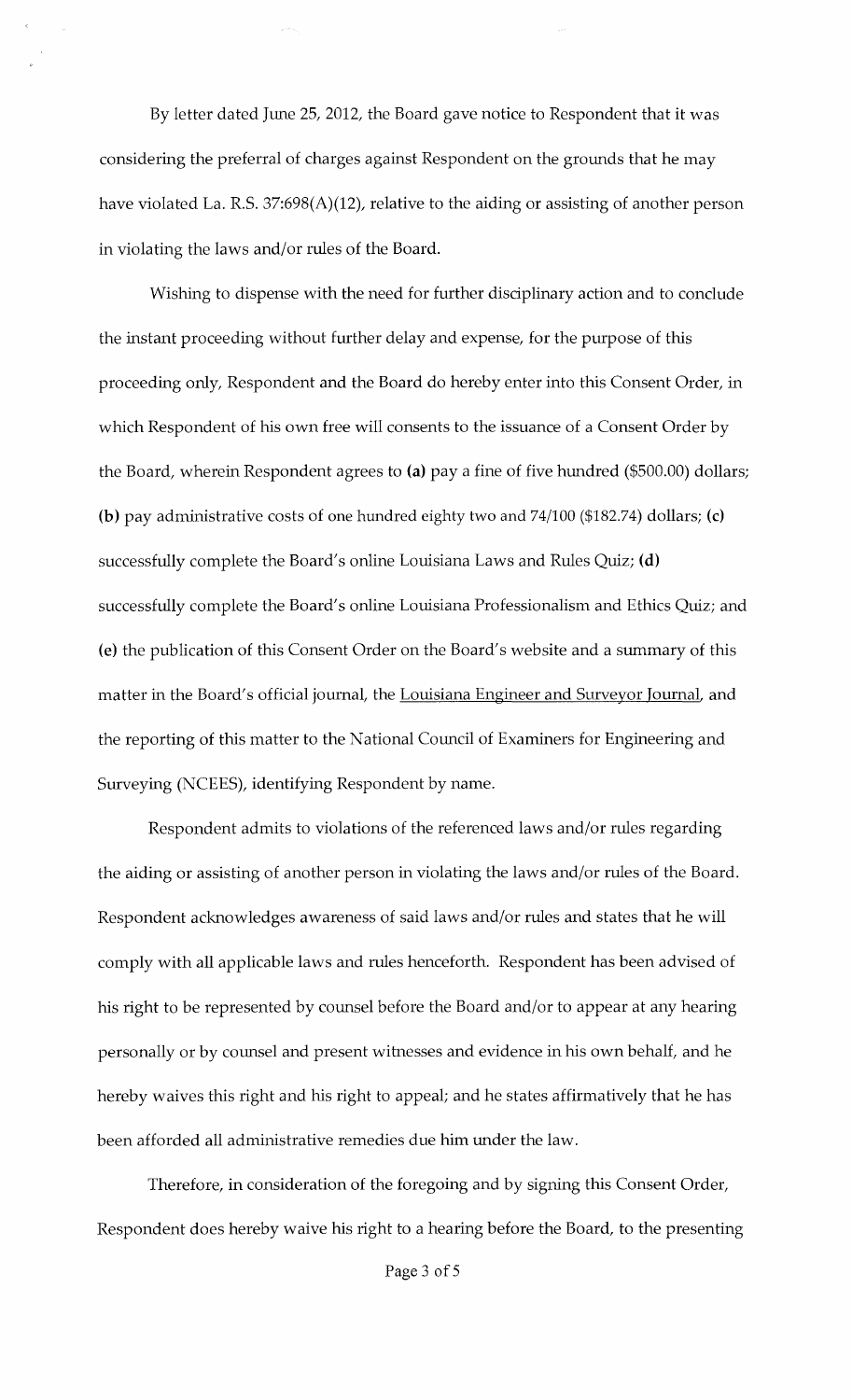of evidence and witnesses in his behalf, to Findings of Fact and Conclusions of Law in this case, and to judicial review of this Consent Order.

Respondent hereby represents (a) that he fully understands the meaning and intent of this Consent Order, including but not limited to its final and binding effect, (b) that he has voluntarily entered into this Consent Order and that no other promise or agreement of any kind has been made to or with him by any person whatsoever to cause the execution of this instrument and (c) that the sanctions set forth in this Consent Order do not prevent the Board from taking further disciplinary or enforcement action against Respondent on matters not specifically addressed in this Consent Order.

WHEREFORE, the Louisiana Professional Engineering and Land Surveying Board and Respondent agree that:

1. Respondent shall pay a fine of five hundred (\$500.00) dollars, which shall be tendered to the Board by certified check payable to the Board, due upon the signing of this Consent Order; and

2. Respondent shall pay administrative costs of one hundred eighty two and 74/100 (\$182.74) dollars, which shall be tendered to the Board by certified check payable to the Board, due upon the signing of this Consent Order; and

3. Respondent shall successfully complete the Board's online Louisiana Laws and Rules Quiz with a score of 90% or higher and return it to the Board within sixty (60) days of the effective date of this Consent Order; and

4. Respondent shall successfully complete the Board's online Louisiana Professionalism and Ethics Quiz with a score of 90% or higher and return it to the Board within sixty (60) days of the effective date of this Consent Order; and

5. This Consent Order shall be published on the Board's website and a summary of this matter shall be printed in the official journal of the Board, the Louisiana